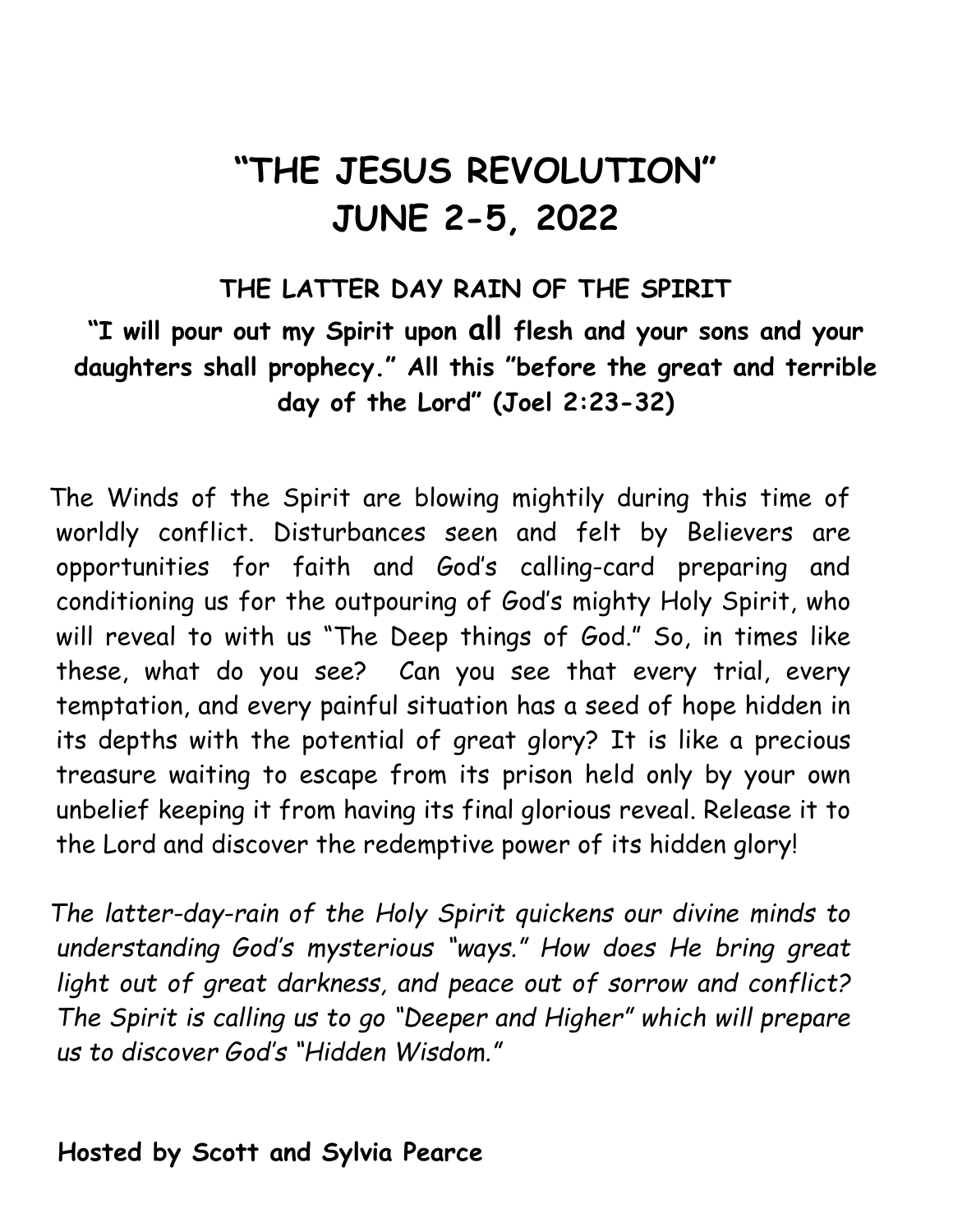# "The Jesus Revolution" June 2-5, 2022

### Thursday

Thursday evening at 7:00pm June 2nd you are invited to Scott and Sylvia's house (13983 Poplar Lane; Louisville, KY 40299) for hors d'oeuvres and a night where we can "meet and greet" new people and reacquaint ourselves with old friends. Also, we will kick off the first night of "THE JESUS REVOLUTION." Come join in on the fun!

# Friday

Starting Time:

8:30 am-Praise and Worship: Joel Gerdis and Rae Thompson

- Announcements—Jenny Fienning 9:00-9:15
- Opening Prayer & Scripture—Rich Stricklin 9:15-9:2:25
- Scott and Sylvia Pearce 9:30-10:30am
- 10 minute break
- Louie Lewis 10:40-11:40am
- Lunch we provide it 12:00 pm
- Beth Wren & Rae Thompson 12:30
- Jenny Fienning 1:00-1:30
- Sharon F. Roy 1:30-2:00
- Sylvia Pearce 2:00-3:00
- Groups  $-3:15-4:45$
- Music Fest: Joel Gerdis will serenade us with his own tunes and Rae Thompson will sing. 4:45-5:20
- Dinner at local restaurants—5:30pm—List provided
- Singing by Jenny at 6:45
- Rich Stanley- $7:00$ - $7:55$
- Brett Burrowes—8:00-9:00
- Q and A until 9:30

AFTERNOON DELIGHT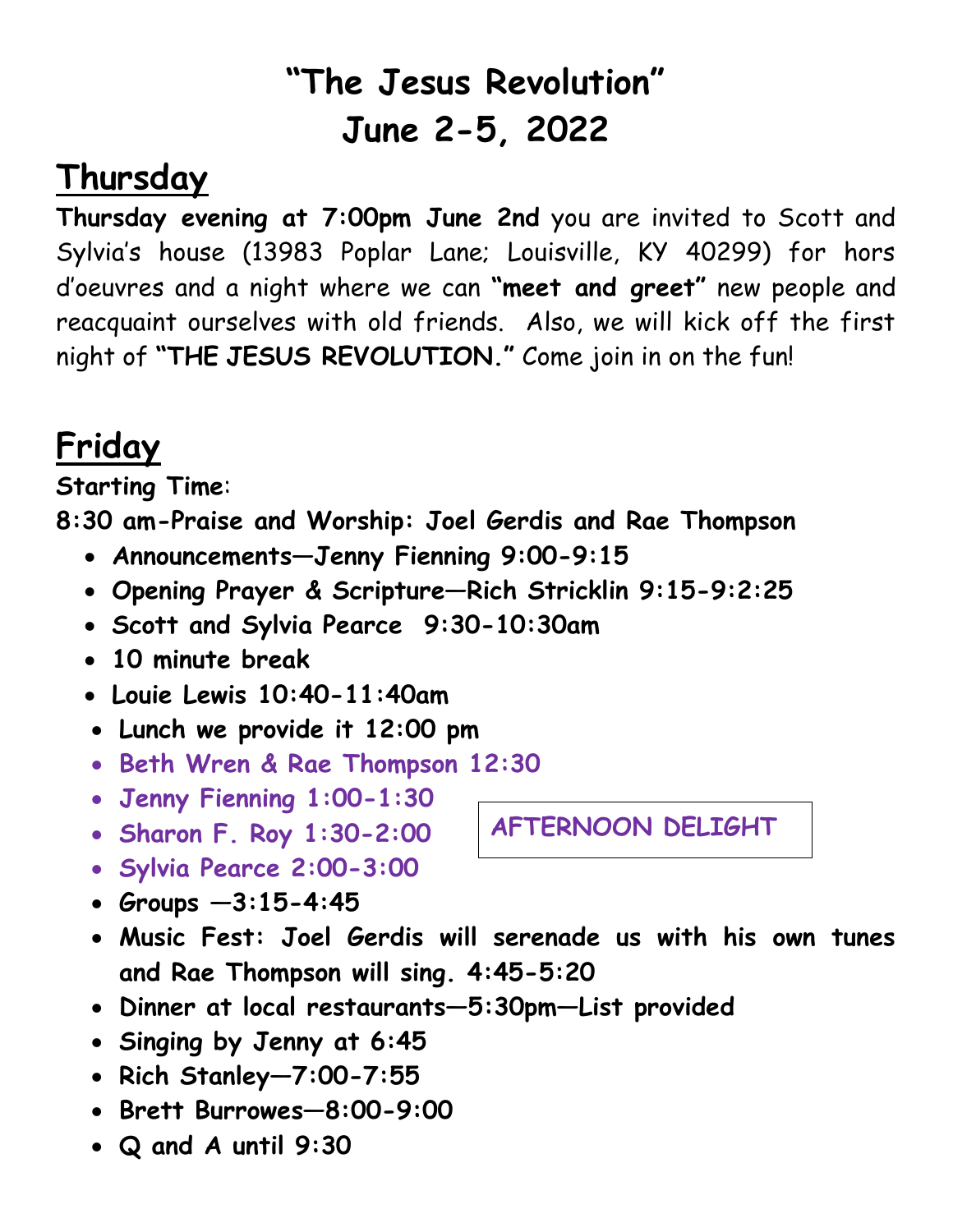### **Saturday**

Starting Time: 8:30 am-Praise & Worship: Joel Gerdis

- Diane Gillooly announcements 9:00-9:15
- Opening Prayer & Scripture—Rich Stricklin-9:15
- Louie Lewis 9:30-10:15
- Steve Scott 10:20-10:55
- Brett Burrowes 11:00-12:00
- Lunch is provided 12:00pm
- Bill Bower 1:00-2:00
- Panel—Bill. Sylvia, Rich, Steve 2:05-2:50
- Group 2:55-4:30
- Music-Fest: Ron & Sandra Block 4:30-5:15
- Dinner here—5:30pm (\$6.00)
- Singing at 6:45
- Sylvia Pearce 7:00-7:55
- SATURDAY NIGHT LIVE with Bill and Sylvia 8:00-9:00
- Q & A 9:00-9:30

### Sunday

Starting Time:

8:30 AM Praise and Worship—Ron Block

Opening prayer & scripture—Rich Stricklin 9:00-9:15

- Brett Burrowes-9:30-10:00
- Share Time--What has the Holy Spirit revealed to you?
- Scott and Sylvia will wrap it up.
- Please Help us to break down the equipment to take to Pearce' house
- Personal prayer time at the Pearce' house
- Brunch-Left-over's served at the Pearce's house at 12:30pm--.
- Some will stay through Sunday for the afterglow.